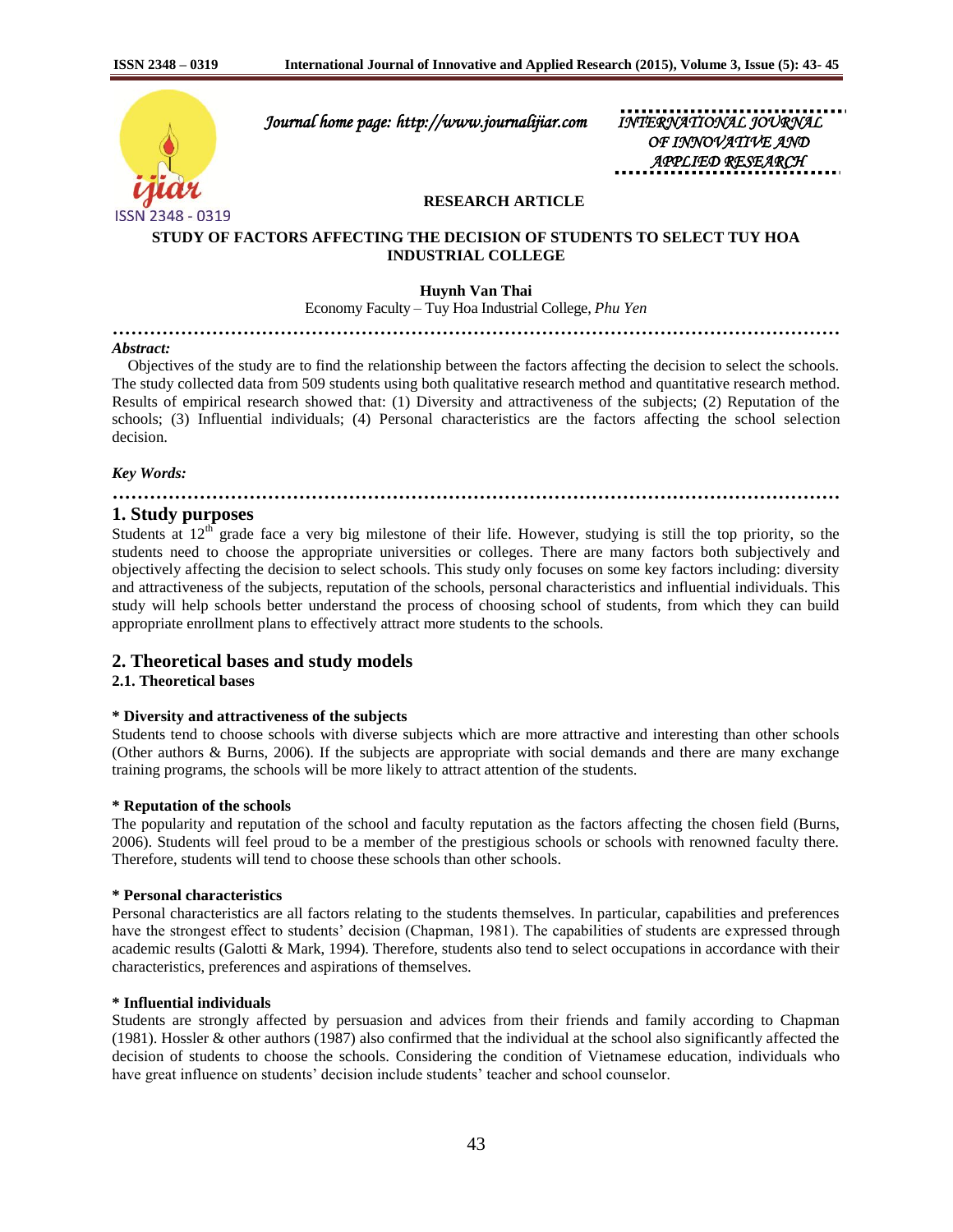### **\* Decision to select school**

School selection is a complex and multi-stage process in which an individual develops aspirations to continue formal education after high school. It is followed by a decision to attend a university/college or a specific advanced vocational institutions (Hossler, Braxton & Coopersmith, 1989).

#### **2.2. Study models**



**Figure 1. Proposed study models**

# **3. Study methodology**

**Scope:** Tuy Hoa Industrial College

**Scale evaluation:** Scale was evaluated through reliability estimate Cronbach's alpha, Exploratory factor analysis (EFA), Confirmatory factor analysis (CFA).

**Study model testing:** Using structural equation modeling SEM with AMOS 18.0.

## **4. Study findings**

Study model is compatible with market data: Chi-square = 785.826 (p = .000), Chi-square/df = 3.556 < 5 (Kettinger, 1995), GFI =  $0.890$ , TLI =  $0.878$  and CFI =  $0.894$  and RMSEA =  $.071$ . Estimation results of the parameters in the structural equation modeling SEM shows that all hypotheses are accepted which means that all factors affecting the decision of students to select schools specified at the start of the study are accepted. Specifically, diversity and attractiveness of the subjects; reputation of the schools; personal characteristics and influential individuals are all the factors affecting the decisions of students to select schools.

# **References**

Cabera, A.F., La Nasa, S.M. (2000), Understanding the College-Choice Process, *New Directions for Institutional Research*, No. 107, 5-22.